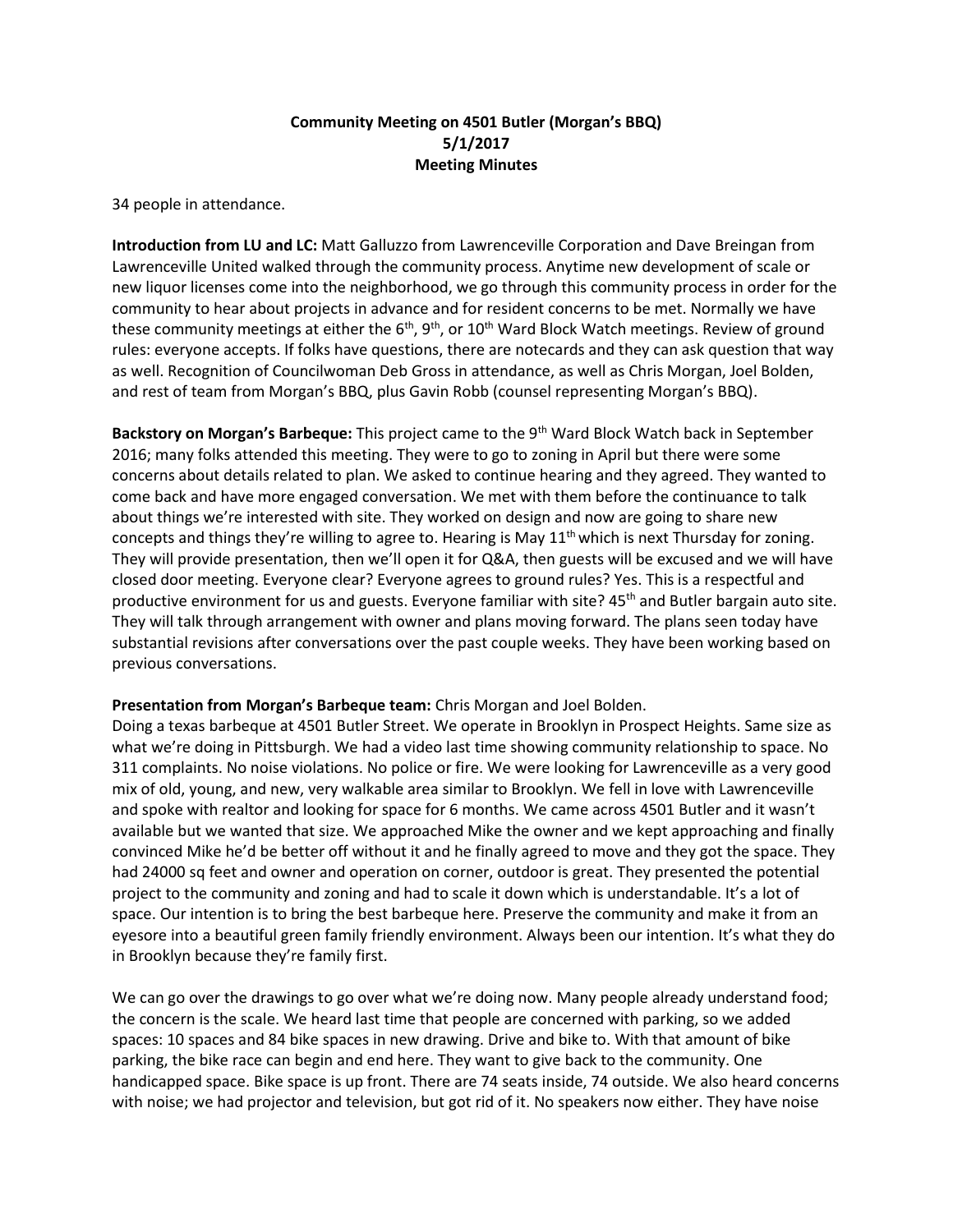buffers on fence. Noise shouldn't be a major concern. We're not a club, not a bar, we're a restaurant. Food first. The space in Brooklyn is similar and residents are attached and neighbors have lived next door and people above it have never complained. We're bringing the best food. Food is first. Noise you'll hear is conversation. Kids running around. That's our environment. Not late night, not music pumping until 2 AM. The outdoor space: Joel sees fun space. They have picnic tables and barbeque is family, friends. Picture has 8 picnic tables with umbrellas. Kids running around, a good time. Our original plans had bocce ball which they still intend to do. Family friendly game. We want strollers. Strollers are welcome. They took away outside bar. They're about restaurant life, not club life. TVs removed from plans as well. Indoor outdoor with garage doors opening up. A flowing environment. 84 bikes. The design lends itself to the neighborhood. It blends in and adds green all around.

## **Q&A**

Phoebe Stern: Is there a specific reason you're not making use of the pavement area? Used for stormwater management?

 Joel: It's just a scale down. Originally we had seating there. We don't know what we're allowed to do with it. They don't want us to use everything. We don't know what's possible. We proposed a dog park. Currently it's blocked off.

Bill Joyce: Could you elaborate on the specific variance requests you're seeking? Also, you used the term green: can you please elaborate on the green features?

- Joel: All of our products are green. We're adding planter boxes throughout the exterior. The variances are still a grey area.
- Gavin: With respect to the variances, the reason why it's a bit of a grey area is because there's been revisions. Our intention after this meeting is to go back to City Planning and look at the new plans to see how what relief is needed.
- $\bullet$  Bill: May 11<sup>th</sup> is not a hearing?
- Gavin: May  $11<sup>th</sup>$  is the hearing. It's going to be more compliant with the zoning code than originally but we're not just exactly sure how City Planning will view it.
- Bill: So you'll meet with the city before the hearing and will an update be distributed?
- Gavin: They will explain what it is that we're trying to do. We're happy to talk with Dave and Matt so they can distribute information before the hearing, whatever lesser request we're making and the change to a more compatible use. They can't say specifically now because they're still editing plans. Can't commit tonight but info will be out as soon as we know.
- Bill: At the moment there's probably setback variances?
- Gavin: We think we're good on setbacks actually. Original plan did not require setback variances. There was a special exception request because of the square footage of the outdoor area but now it's smaller. They were calling it an accessory area for entertainment, which was classified as unindentified accessory, which is a special exception, but because it was beyond 25% of floor area it would require variance. Those are being reduced now because of the overall scope.
- Bill: The proposed architect. Have you chosen?
- Joel: Yes, we have an architect, he's local. He's from Western PA, out of Clarion. He was a friend of a friend in Pittsburgh.

Ashley Brandolph: One of the concerns I have is that the movie screen and other aspects that were in the previous plans (275 capacity, the scale of the outdoor seating) weren't mentioned at the previous community meeting. These plans are now scaled back, but how can we trust that this will be abided?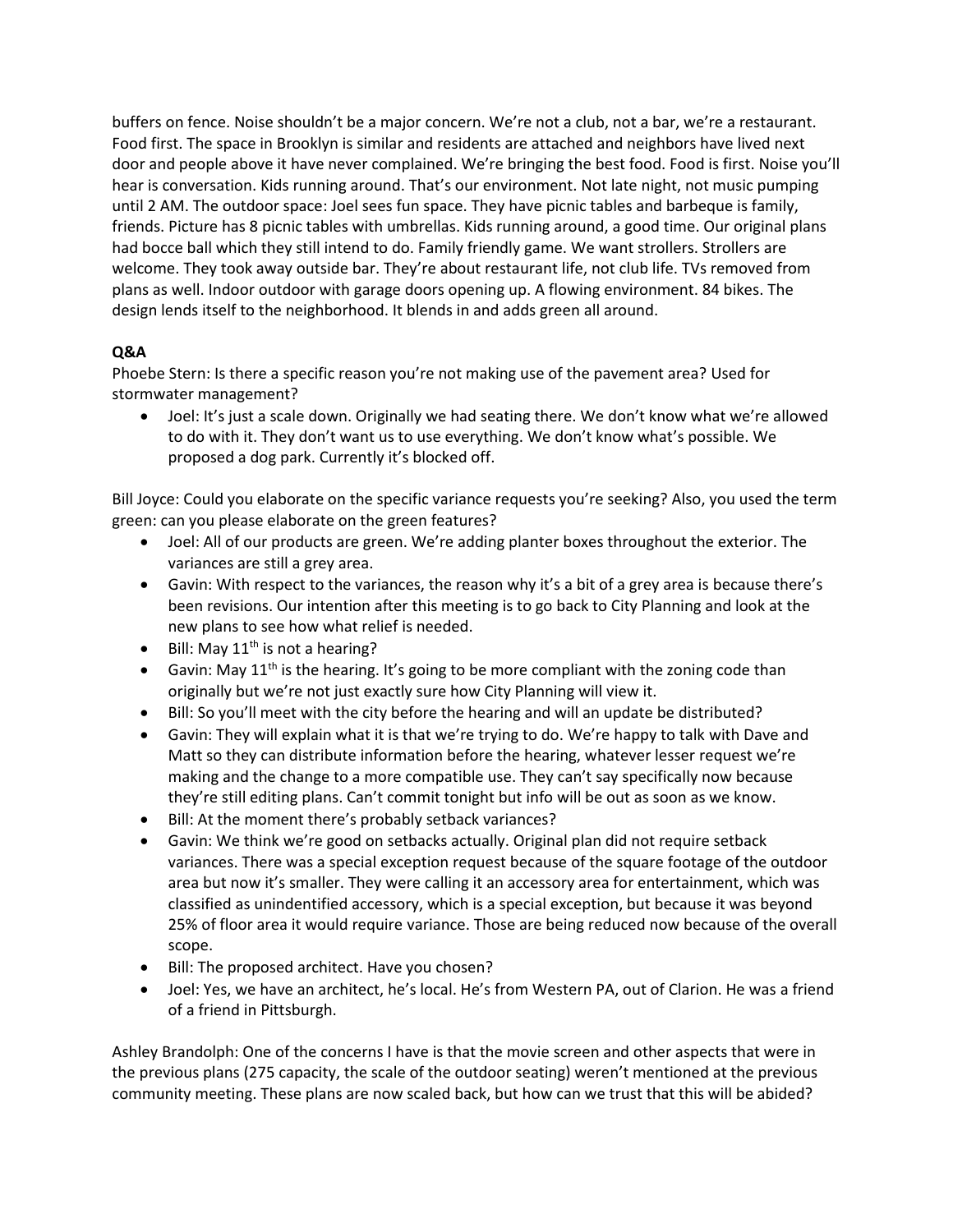- Joel: In our first renderings we had projector. Those were available at the first community meeting as I remember it, but I might be wrong. They were on table but didn't get passed out. We added that because we thought it would be a welcome addition because of the love of sports in Pittsburgh. We thought about Steelers, movies, Pirates games. It's not like we're trying to fool. It's family stuff. In NY there are restaurants that have good elements. Community and family friendly and we wanted to put those elements in Lawrenceville. Projector on Sunday might be good for families. Condensing a park to a restaurant where you have restaurant space and fun stuff to do. Intention was never to throw Superbowl Sunday parties and blast sound for neighbors. We are trustworthy guys. Family guys. Trust our background. Go on Yelp. Go on community board and read about our other restaurant.
- Ashley: Let's be honest thought, your goal is to make money.
- Joel: Of course. Any business has to make money.
- Ashley: And I'm not faulting you for that but what we're talking about is the increased capacity, could be 150 plus 12-15 employees, that means up to 165 people.
- Joel: It's 150 people on 24,000 square feet, which is like a city block. They'll be spread out.
- Ashley: That's true, but what about cumulative impact? We experience lots of noise over the weekends past 2 AM and we hear it and it wakes us up. With more people comes more traffic. I wish more people biked and took public transit, but that's still a work in progress, so this I going to bring a lot of cars coupled with foot traffic. You've said you'll close the patio at 11?
- Joel: Yes and 12 on the weekends.
- Ashley: That's reasonable, but people will still be coming out of the restaurant until 2. Those are concerns we have as residents. New Amsterdam is already an impact, not to mention all of these people will be parking on 45<sup>th</sup> Street. We were shocked by plans prior to the first scheduled zoning hearing because it mentioned 275 people, which was not mentioned in the first meeting.
- Dave: Let's address the plans being presented before us today.

Kento Ohmori: LC board member. I look at this from the community development side, not the resident side. I took the time to look at street view in Brooklyn and the scale of the building compared to outdoor space and it looks like you're moving in that direction. The restaurant has a good urban feel. A wide sidewalk with seating and low fence out front. It looks like engagement is good between sidewalk and restaurant. One of the concerns I have is that the previous version looked like walled off garden. I don't how tall the fence is?

- 6 ft.
- Kento: OK, so that's a privacy fence. When you're walking past it, you can't tell what's going on. This is a walkable energetic neighborhood and I would expect restaurant to have friendly connection.
- Chris: Not 6' in the front, only 6' in the side to shield for residents. The fence in front is mesh and 2-3 feet tall.
- Kento: The acoustical fence-does it work? Most of the ones I've seen...
- Chris: It's hard to soundproof a fence, but it definitely helps.
- Kento: I appreciate that you've gone smaller, but there's a massive bike rack separating from pedestrians so now there are even more pulls away from connections to the community. I don't know what the right solution is but that's why the variances matter. The reaction is that we're asking for too much, scale it back, but hearing out all the various concerns is more important and addressing that instead of just shrinking or sliding in under the rules.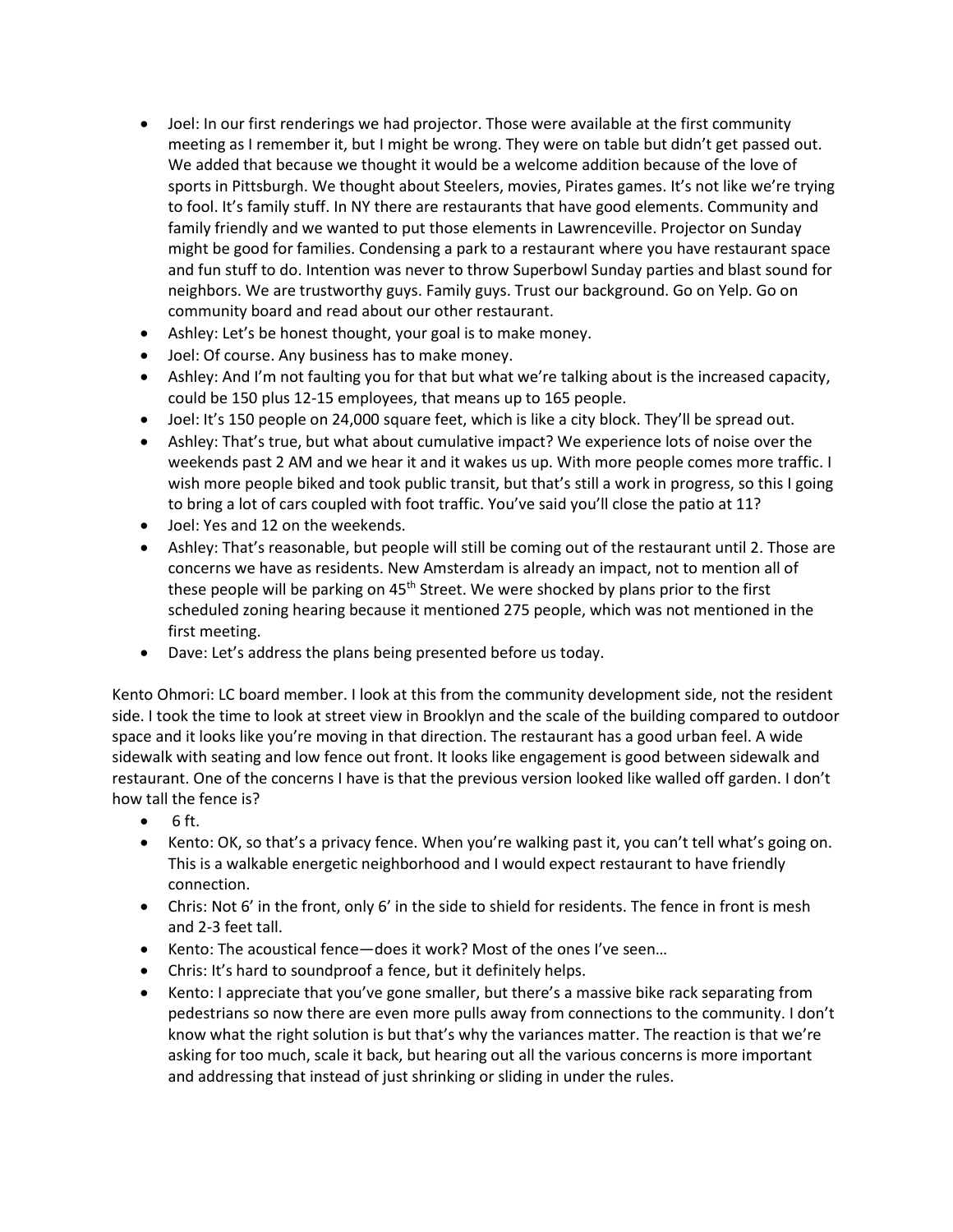Jill Joye: You mentioned noise buffers during the presentation?

- Chris: [picture shown from slides of Acoustifence] Basically, you build a fence, and the acoustifence is in between, and then build another fence.
- Jill: It's just a piece of canvas? So the fence becomes opaque?
- Chris: Yes, it's canvas essentially.

Joe: I'm all about what you're trying to do, but concern is with trash receptacle. Meat and summertime: the trash receptable is right by my patio. Will there be containers for the receptacles? Also what about smoke?

- Chris: We moved the smoker away from residents. The smoker burns clean after it's started. If we need to put a precipitator in, we will.
- Joe: Trash? Goldmark is dumping bottles and it can be noisy.
- Chris: The trash will be picked up 6 days a week. We can wheel it to the front and they just come and grab it.
- Mary: So the trash will be picked up on Butler?
- Chris: We'd like that.

Florence: I will be the prime object of all the nastiness that will happen when it opens. Everything they do for fun to bring people to Lawrenceville is pure hell for people in the street. I've lived in that house for 50 years and the conditions are horrendous. Family friendly and 8 bicycles: for all I care and it's nasty for the people and double nasty for me. I can't see what you could possibly do to make me happy.

Kyle: my question was about smell so it's been addressed.

Mary Coleman: I live behind Industry and according to agreement they are not to take trash after 10 because it's noisy and they stick to it. Their trash is behind a fence which people don't see. Are you willing to have your employees abide by similar rules?

 Matt: we have laid groundwork for interacting with other bars and precedent. Cleaning refuse receptacle and screening it appropriately, hours of dumping. The Goldmark comment had me making notes.

Mary Coleman: exhaust fan on roof?

• Chris: Yes.

Adam Brandolph: I live directly across from rear. You initially said you'd be installing precipator. Is that not the case now?

- Chris: We will if we have to, but they're \$50,000 and we don't expect to need it.
- Adam: What are your hours? Other restaurants close their patios and garage doors at 11. Would you be open to closing earlier than 2?
- Joel: Yeah, we're open for discussion on that.

Q: Will you be using Eden Way?

Chris: No unloading or loading on Eden Way.

Q: If it's a family restaurant, is there a reason why you have to be open late?

Joel: Yes, we also have to pay rent. I'm a late night guy and I get hungry late at night.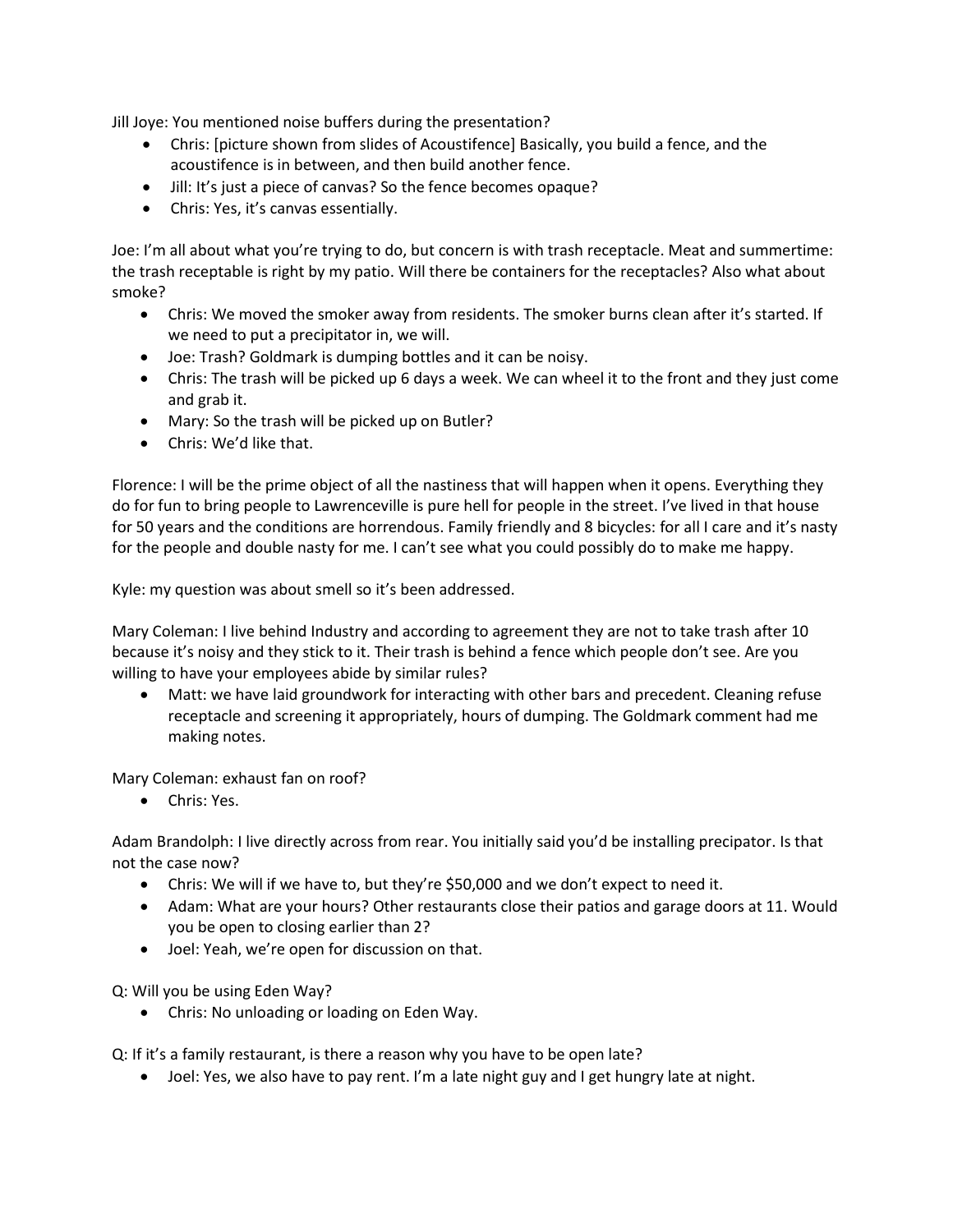- We have 34 restaurants in a 20 block radius right now. We don't need another restaurant open that late. The smell from the barbeque could be an issue as many restaurants in the neighborhood you can smell from outside. I can smell the Thai Japanese place, Hana, I can smell the noodle restaurant, New Amsterdam, all these big exhaust all in a small area and it smells bad. If you like that smell, you're lucky, but if you don't, it's bad.
- Joel: Some operators pump exhaust for a crave factor. Eliminating smell is simple. Some people pump that smell to bring in customers, but we don't do that.
- Chris: Some restaurants also don't clean hoods, so you can that oily smell.
- Q: We have these meetings and all these people say oh we'll do this and then they don't. Where will you keep your garbage? Is that far enough away?
- Chris: It goes out every day. It's picked up 6 days a week.
- We have 34 bars in 20 blocks. Many pending liquor licenses. When is enough enough? I guess this question is for the community groups and I guess you can't stop everyone.
- Matt: There's not a limit, but we can talk about that.
- There should be a limit.

Jesse Perkins: I live in the 10<sup>th</sup> Ward. I appreciate the effort you've made to mitigate the impact. I'm sure it wasn't easy scaling back. Regarding the area not for use in the corner, would you be willing to create permeable paving or any other greening aspect that could be done to mitigate stormwater?

Yes, it will be permeable.

Bill Joyce: There's a lost opportunity there for some art. Maybe move the sound fence back and take advantage of the corner. A creative solution could be capitalized.

- Matt: I can speak to this a little. To commend them, this is still a work in progress, and we've been making the same suggestions.
- Bill: Art or stormwater, or both. It's a bit of a challenge but it would be nice to see stronger relationship between seating and sidewalk. Not really part of the urban fabric here in Lawrenceville.

Ray Chacowski: When will you know the variances? Will we show up and find out then?

- Gavin: the design professionals we work with hope to give us finalized plans. As soon as we get in to see City Planning we'll know more. It's not a whole lot of lead time but we will make sure Matt and Dave know those plans.
- Ray: So, we're going to show up at the hearing and then hear about the variances.
- Matt: We scheduled this meeting as soon as the last hearing was over. They worked in earnest. As it relates to getting info out, we can get the info out to you all. As we get their information we can pass it along.
- Joel: There is a lot we didn't know coming from NY about how Pittsburgh works. We didn't know all these concerns before we started. As soon as we heard the concerns, we immediately responded so we could figure something out.
- Dave: As was said, their designs have changed substantially so it's been a work in progress and that changes the relief they're seeking from the Zoning Code. Originally, they were going for a Review for the outdoor screen/entertainment, but they've agreed to drop those elements of the plan. They sought a variance for the accessory use of the outdoor space, which is supposed to be 25% of the floor area of the primary use. And then there were two special exceptions: one for setback and one for refuse, but that will probably be changing too. Nothing should be added.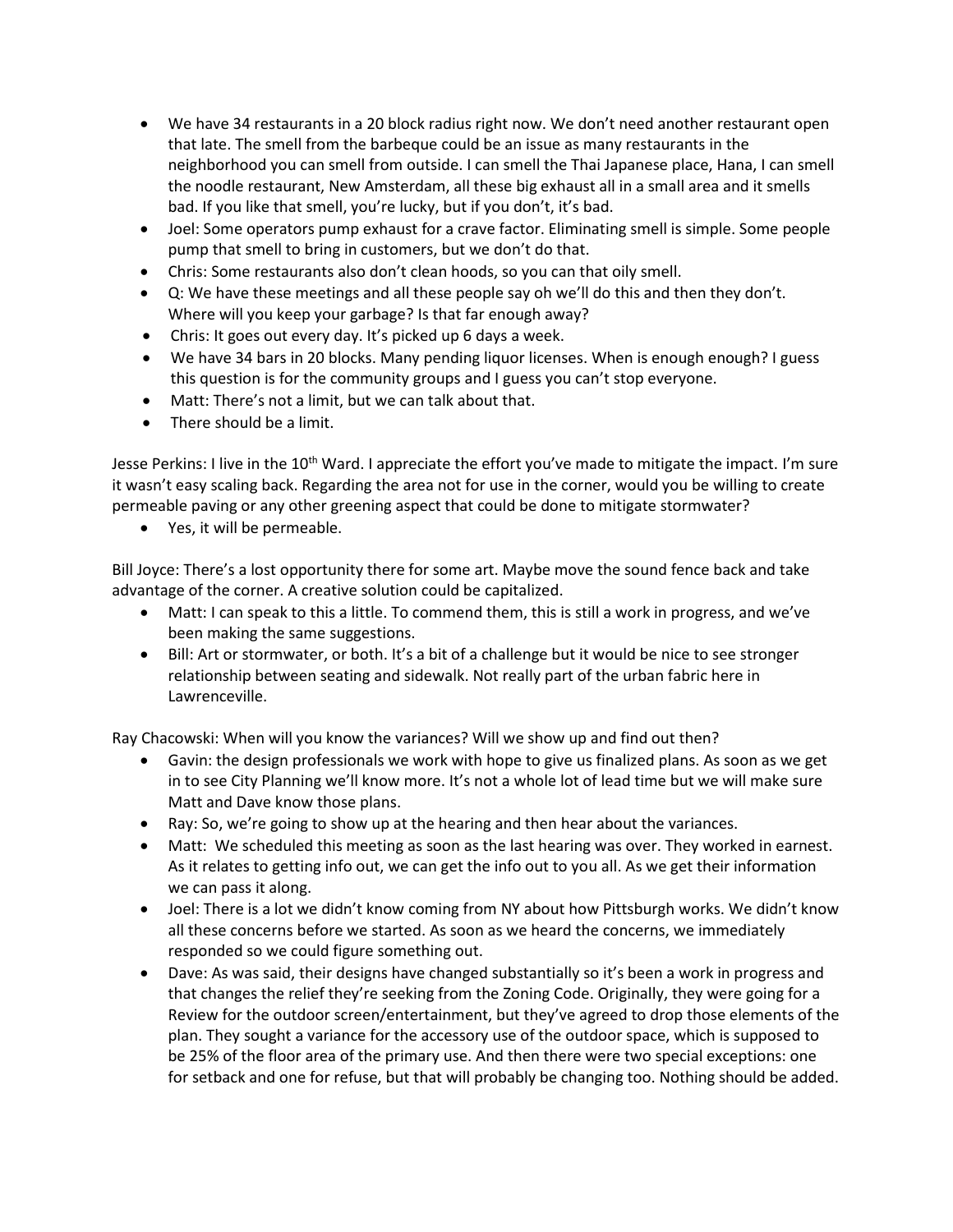Matt: And since we met them, the area that would be considered accessory use has been decreased. They have increased spaces. They got rid of the bar. They got rid of the bocce courts. They've hemmed in the project.

Brian Taylor: I think part of all our concern with serving this food until 2 is that you're going to get drunk people wanting food late at night, but living right around the corner, that's what I see happening. It's your business and you need customers, but you did mention the bocce courts were gone, but then you said you'd do them in future? Is that why you're fencing off blanks space? Plans to bring back?

- Joel: We scaled down the outside and removed the bocce courts in response to community concerns, but now people are saying we want it. We are new to your problems and issues and we want hear your concerns. We are working with Matt and Dave diligently to make everyone happy and still make money and grow here. This is a great area. That's why people are coming. We want to be a part of the future here. That's why we're here. It's a 6 hour drive to operate here. There's a reason we're here. We're not trying to be slick. We're talking to these guys all the time to figure out the best thing. Fences, bocce, hours, parking, bikes. We didn't even come with this stuff in our original plan. We didn't know you needed parking. Now we know. We've been told to trust the process. We're trying to trust the process.
- Brian: I don't envy you. People are saying mixed messages.
- Joel: At the end of the day, you're going to love the food.

Screening for trash? I believe there is a requirement to do so. It seems like you don't have a trash pick up plan. Your plan is to have trash picked up 6 days a week?

Joel and Chris: Yes, we'll have trash pick up 6 days per week.

Kyle: You said we'd love your food. Are you going to smoke tofu or veggies for those who don't eat meat?

 Joel: Yes, all of our sides are vegan except for the baked beans. We have a vegan mac and cheese and other options.

Nate Ferrer: I get you don't know what you're doing just yet, but are you going to break down the fence when you figure it out?

 Joel: We're baby stepping it. WE are proving we are who we say we are first, so we'll see. We want o get through zoning first. Our original plan was we could use all of that space and do wedding or street fairs with independent vendors and art shows, but we're trying to respond to the community.

Matt: Q&A is over. We thank our guests and will ask them to leave. Everyone was civil it was great.

## **Community Discussion**

Comments and main themes:

- Concerns about future expansion of the site on areas now planned "not for use"; enforceability of community agreements.
- Would like to see something happen with the "not for use" space that is urban design friendly. Community groups should work with them to do some cool public art or greening project there.
- Concern about parking area: not a lot of room, people entering/exiting from Butler Street could be dangerous, especially if the lot is full and they're forced to back out.